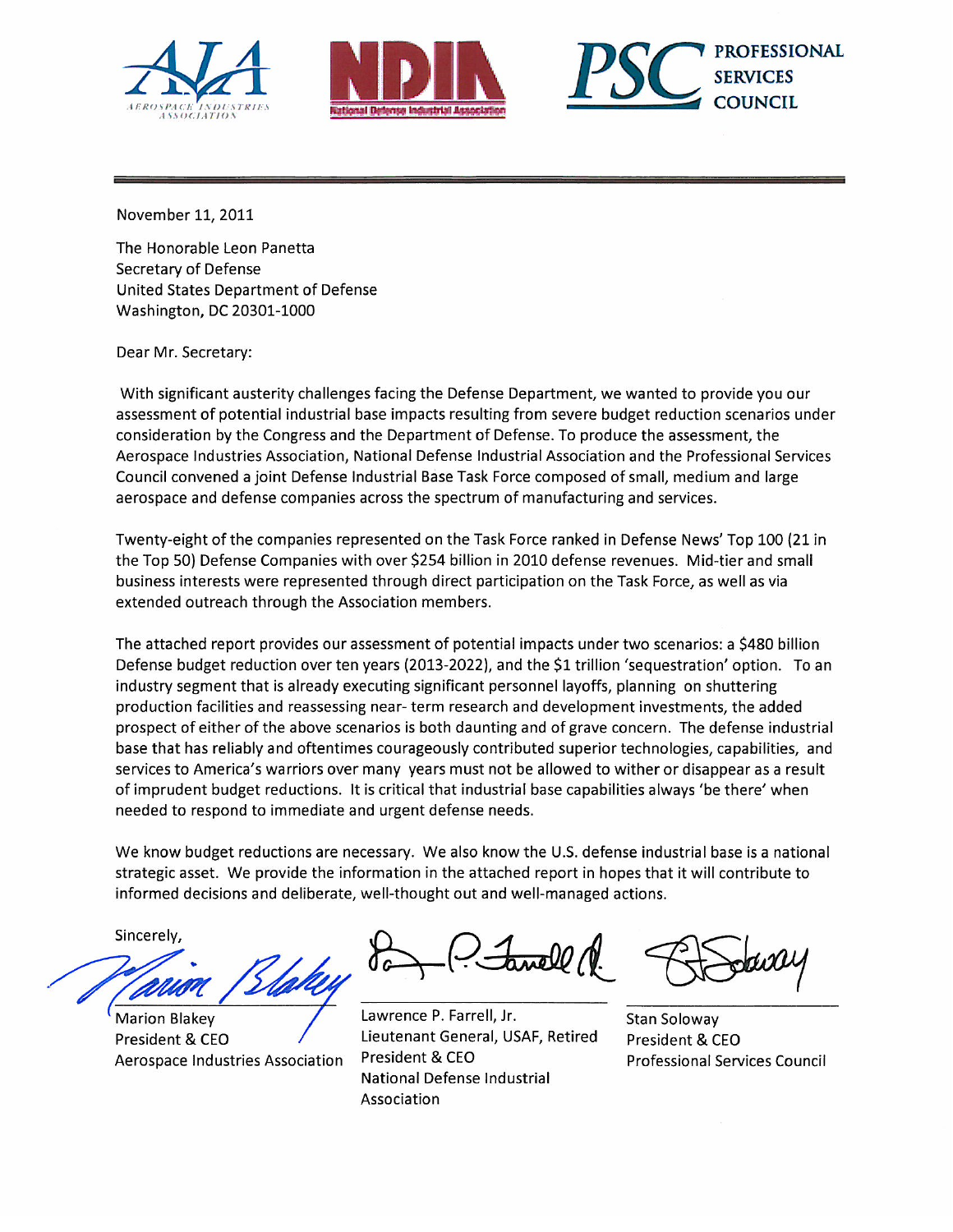### FINAL

## **DEFENSE EXECUTIVES ASSESS BUSINESS IMPACTS OF MAJOR BUDGET CUTS** *Conclude)further)reductions)will)deter investment,)weaken)industrial)base*

According to senior executives at manufacturing and service companies that support the U.S. military, the \$480 billion in additional budget cuts projected over the next decade could cripple certain defense sectors, resulting in an industrial base that is smaller, less innovative, and less responsive to urgent wartime needs. Impacts of major cuts would most likely include:

- Forcing firms to close production lines and lay-off skilled full-time workers  $-$  beyond the thousands already let go in the wake of previous budget cuts and program cancellations-specialized manufacturing capacity and human capital that cannot be regenerated without great cost and significant time;
- Reducing or eliminating investments in capabilities beyond those needed to meet existing contracts;
- Making defense companies and business units manufacturing and service, up and down the supply chain – more likely to exit the sector altogether, consolidate further, or be divested by their parent corporation.

Consequently, defense executives predicted an erosion of the continuum of goods and services provided by industry - from R&D to advanced development and design, to production, and then sustainment and upgrade – that could result in critical gaps in military capability over time.

These conclusions, drawn from a questionnaire distributed to several dozen member companies of the Aerospace Industries Association (AIA), the National Defense Industrial Association (NDIA), and the Professional Services Council (PSC), confirm that the negative impacts have begun. The responses also suggest that the impacts could be mitigated over time if reductions are made, paced, and managed in a balanced manner and are combined with fundamental changes in the way DoD interacts with industry when it comes to compliance measures, cost- and risk-sharing, and program stability. Cuts beyond \$480 billion, which most company executives expect in future budget requests even if sequestration is avoided, would render major segments of the defense industry unable to produce critical products and components, leaving wide gaps in the domestic capacity needed to sustain an acceptable margin of military superiority into the future.

# **Background & Assumptions**

The aerospace and defense services industry finds itself in uncertain and potentially perilous times. The cancellation of several major weapons systems in the FY 2010 budget has already led companies to shed thousands of employees and curtail investment for the future:

- For example, at the beginning of this year Boeing announced the loss of more than 1000 jobs at its Long Beach factory, on top of the roughly 4,500 layoffs initiated in 2009;
- BAE Systems announced cuts of 600 positions at its Sealy, Texas facility, on top of 2,900 let go in 2010; and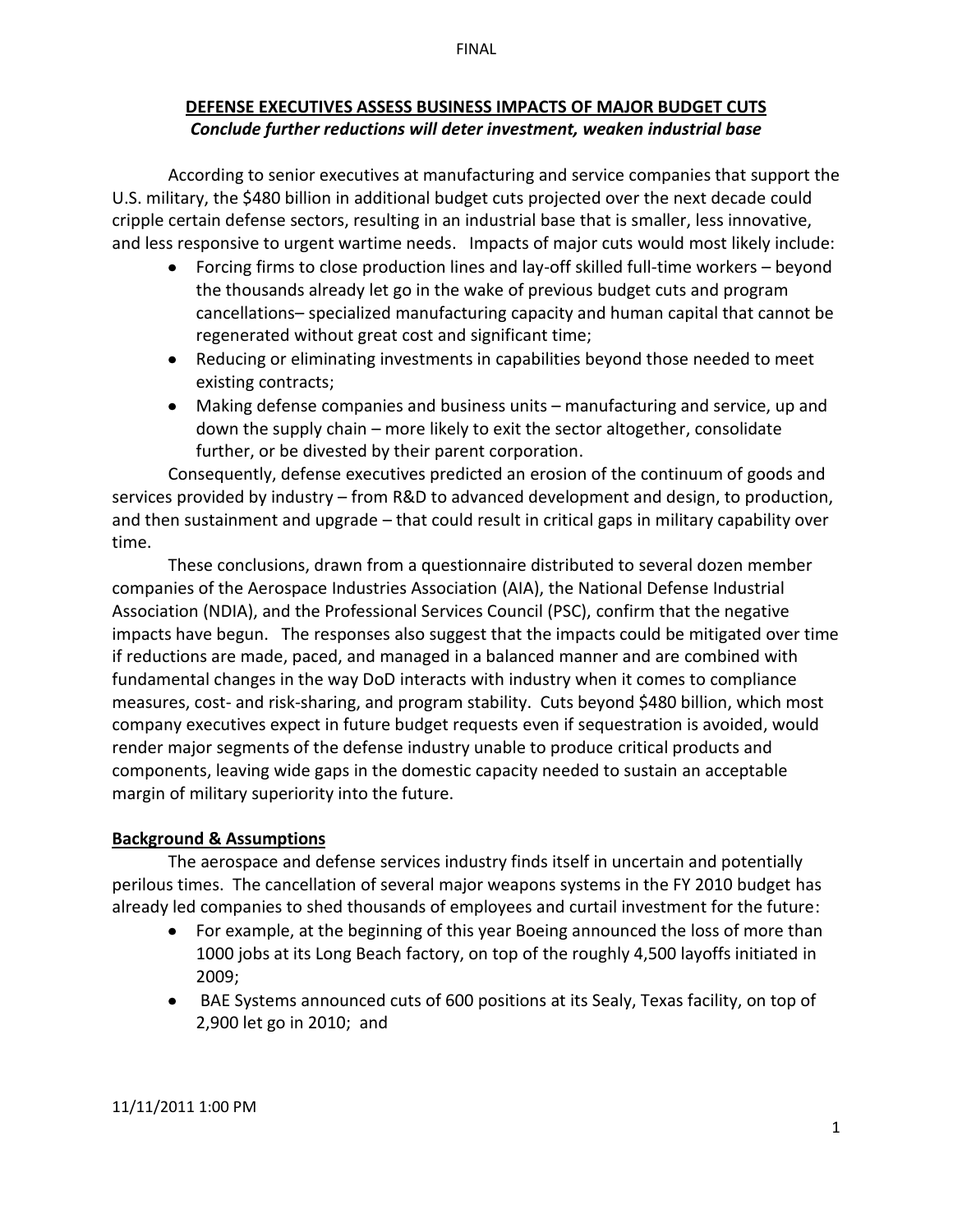• This summer, Lockheed Martin announced voluntary separation offers for up to 6.500 employees.

This cycle is playing itself out in increments of 50, 100, 200 jobs or more in labs, factories and other defense-related facilities across the country.

To take the temperature of the industry's corporate boardrooms in anticipation of further major defense cuts, the AIA, NDIA and PSC asked their companies' top executives to assess the impact of defense cuts of approximately \$480 billion  $-$  the 10-year budget total expected to be submitted by the administration next year — up to the \$1 trillion sequestration that would take effect if Congress does not enact a major budget reduction plan before January  $2013.$ 

Even if the trillion-dollar "doomsday" scenario is avoided, respondents were operating under the assumption that, based on past history, more cuts would be added on top of the \$480 billion over the next decade. Respondents also believed that because savings to endstrength reductions and other personnel costs will take longer to materialize, cuts to the  $investment$  accounts  $-$  procurement, research, development, and testing  $-$  will be front loaded and could reach up to 60- to 70- percent of the total defense spending decreases in the first two to three years.

## **Defense Industry Boardroom Facts of Life**

The United States relies on private, for-profit companies to produce the preponderance of the equipment and services needed by the U.S. military. Senior management at those companies must balance several key relationships in order to survive and succeed as a business enterprise: with investors in the capital marketplace; with skilled workers in the talent marketplace; and partnerships with suppliers and customers. These elements are intrinsically linked. Moreover, all rely on one quality above all else - stability.

Steady demand from the customer for the industry's unique products provides a generally stable revenue flow and basis for long-range strategic investment. Returns on investment for the defense industry traditionally have been modest compared to industries such as pharmaceuticals, petroleum, and software. It is the *stability* of revenue sources and levels that has made defense an attractive industry for investors.

Investors rely on this industry as a hedge in their portfolios to balance risk, and expect defense companies to make business choices that provide sufficient cash flow and an acceptable rate of return. Poor or declining returns in this sector will cause investors to put their money elsewhere, or incentivize corporations to divest themselves of their defense businesses, as happened when Northrop Grumman divested its Huntington Ingalls shipyard earlier this year.

Conversely, a financially healthy sector allows the U.S. defense industry to attract the technical and scientific talent needed to sustain innovation in new products and services, all of which enables the United States to retain its military edge.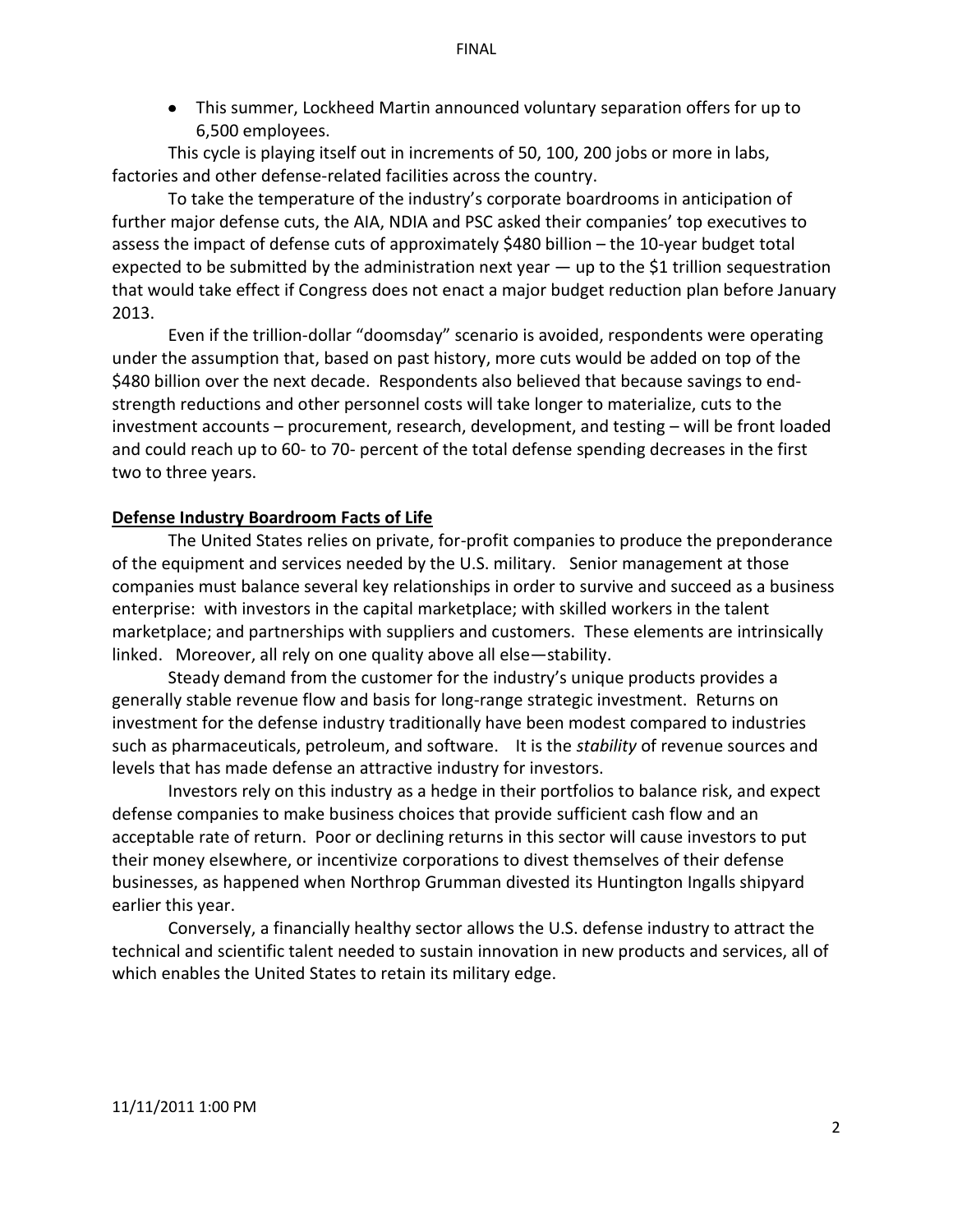### **Companies͛ Responses**

Given these realities, the AIA/NDIA/PSC members' executives were asked to assess the impact of major defense budget cuts in the following areas:

- $\bullet$  Investment research and development, facilities, and intellectual property.
- Structure supply-chain composition, mergers, acquisitions, and divestitures
- Workforce retention of critical skills, attracting new talent, implications for science and technology education;
- Sector Health and Responsiveness

### INVESTMENT

Companies are already curtailing new investments in plant, personnel, research and development. One company responded that "we have already put on hold any plans to expand to a second facility [consisting of] 50,000 additional square feet of manufacturing space."

Anticipating the next round of budget cuts, an aviation company has already reduced defense research and development spending, commenting that "if we do any R&D it will be in the commercial aviation sector." Generally, independent R&D expenditures are budgeted as a percentage of sales, thus expected declines in revenue will tie directly to less R&D spending and ultimately less of the kind of innovation that creates the products and technologies U.S. troops need to survive and succeed on the battlefield.

One of the greatest worries is that, collectively, government and industry leaders will miscalculate about what our military will need in the future and make investment and budget decisions accordingly. When future world events demand certain military capabilities at short notice, the manufacturing and intellectual capacity may not be there.

In the services industry, DoD's move towards "low price/technically acceptable" awards (even for complex needs) in conjunction with the Pentagon's efficiencies campaign, has shrunk margins and correspondingly the resources available for R&D, which traditionally comes out of a company's overhead. While this challenge will affect a wide array of companies, several respondents observed that the impact will be greatest on small and smaller mid-tier businesses—many of which are critical providers of engineering and other technical talent, that by definition are far less able to weather difficult times. Said one respondent, in a theme repeated by many: "cost pressure from both customers and competitors could further reduce internal R&D in order to maintain affordable and competitive overhead rates."

## INDUSTRY STRUCTURE, SIZE & COMPOSITION

Many companies expect that, given the added uncertainty and perceived risk, even the lower \$460 - \$480 billion range of projected budget cuts could be the "tipping point" that causes capital markets  $-$  expecting a degree of stability in exchange for comparatively modest returns – to move money elsewhere. Larger companies would be incentivized to unload their defense portfolio altogether. However, the dim prospects for this sector are making it difficult to divest. "[I] don't think we will find buyers," one executive responded. "Probably better to shutter operations and wait."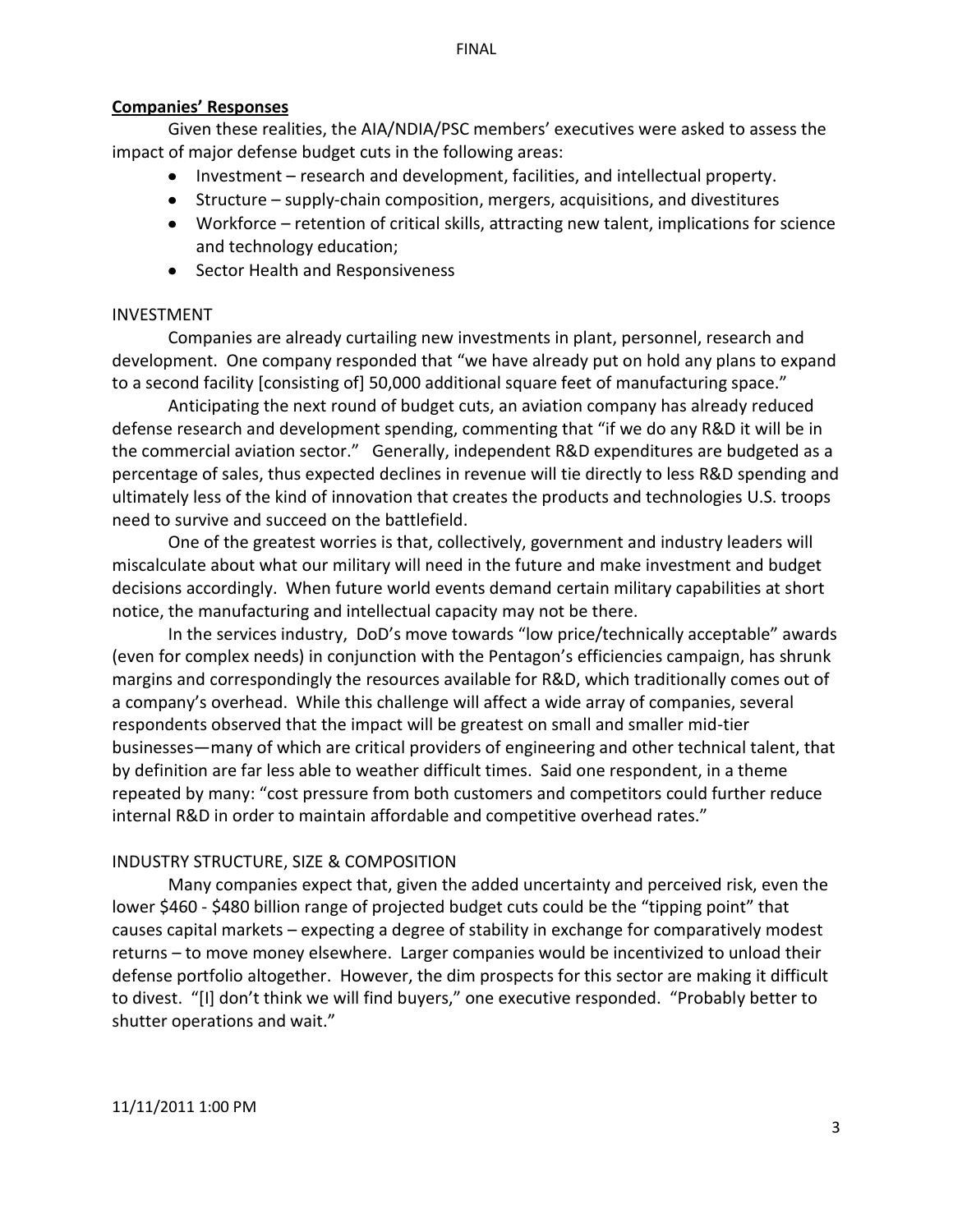One concern that is readily apparent from both large and small companies' inputs was the potential effects further down defense supply chains, often made up of smaller businesses that lack the capacity to withstand steep drops in orders. Those effects include:

- Verticalization Dwindling revenue would push many  $2^{nd}$  and  $3^{rd}$  tier suppliers away from DoD-related business, thus forcing prime contractors unwilling to subsidize their ailing suppliers to bring many of those critical sources and services in-house. One prime contractor, reflecting the sentiments of most of his Tier I company colleagues, said his firm is already preparing to "in-source some of the (critical) functions we currently subcontract." The existing supply-chain "would be broken" according to a respondent from a prime contractor. Fewer suppliers would reduce competition and lead to higher costs overall.
- Globalization  $-$  Falling revenue and dim prospects would incentivize companies to shutter their U.S. factories and send remaining work to their facilities abroad. States like California, Texas, Georgia and Virginia, with large aerospace and defense presence, would be hardest hit, just as they were during the 1990s. To the extent business remains within the United States, lower tier firms would be the most adversely affected, as they would be unable to compete on a cost basis with operations based in developing countries. That will make it more difficult to control counterfeit parts, increasing cost.
- Innovation Loss  $-$  Lower tier suppliers have traditionally been a great source of innovation, given that new ideas can be rapidly prototyped and tested and the appetite for risk is greater. A broken supply chain combined with less incentive to invest means less new thinking, new technologies, and new products for our military.

## WORK FORCE

Most of the industry is already reducing payrolls in response to previous program cancellations and current and projected defense spending reductions. In anticipation of future budget reductions, many companies have already decided to delay hiring highly technical positions, and "making do with hourly 1099 contractors." Others have begun reducing their workforces through attrition  $-$  by up to 5 percent in one company  $-$  but most view this as a first step to significant future layoffs. Looking towards the expected defense builddown, one respondent predicted "further layoffs of engineering and manufacturing workers of between 25 and 50 percent beyond current strained levels. "

On the services side, one company reported that it had laid-off 200 workers in the last two months and had frozen hiring in their government systems business unit. Other services companies were concerned about retaining employees with unique skills in systems architecture and program and sub-contract management, skills especially important to keeping costs under control. One respondent said: "We are losing people out of this industry who are seeing the writing on the wall that DoD is not the place to be if you want a stable job. Our customers are more and more...asking us to cut our staff with one day's notice."

All companies voiced concern about the ability to attract the best and brightest students to science and engineering degrees, and of those who do graduate with these skills, the

#### 11/11/2011 1:00 PM

FINAL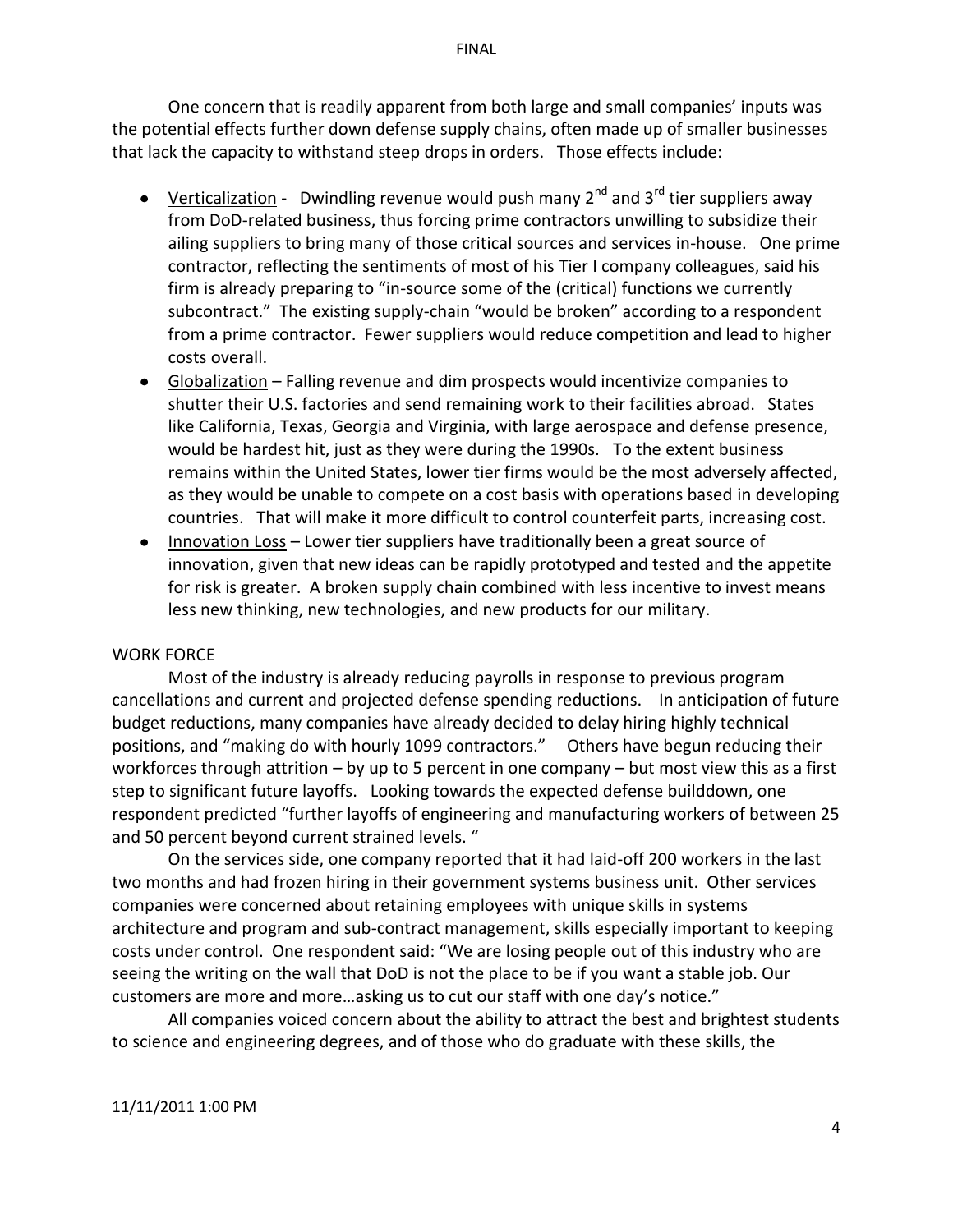#### FINAL

perception of a diminishing industrial base with fewer cutting edge programs will make them less likely to work in defense sectors. Even in a difficult economy, there are ample opportunities and competition in the commercial sector for skilled scientists, engineers, and technicians. This problem will be compounded as a generation of designers and other experts approach retirement, without the funding or work to support a new cohort of workers to take their place.

This problem is especially acute in design, development and production areas unique to military systems. One respondent pointed out that the design of advanced algorithms and software for military radars is distributed among a very limited number of experts in a handful of companies.

### SECTOR HEALTH & RESPONSIVENESS

The major defense sectors – aircraft, shipbuilding, C4ISR, munitions, missiles, space, ground vehicles, plus related services  $-$  assessed budget impacts in the areas of design, development, production, maintenance, support and responsiveness to urgent military needs. In general, both large and small companies concluded that the general impact of cuts in the \$480 billion-range on top of those already executed in recent years would be moderate to significant. Beyond that level of reduction almost all respondents believe the impact will be significant across the board.

Most expect significant impact to design and build capabilities. As it stands, there are no manned combat aircraft in development for the first time in nearly a century. Lack of any new starts will make aircraft investments "speculative" according to one respondent, who predicted that some firms will assume the risk of retaining design and build capacity if there is an expectation that programs will go forward on schedule.

However, budget cuts typically cause postponements in production and, ultimately, reductions in quantity procured. An aerospace executive recounted the case of one major supplier for a major engine program that "tooled up" for production based on forecasts of sales volume. "As the deliveries were pushed to the right, the supplier could not meet his financial obligations and was forced into bankruptcy. " Reductions in procurement quantities raise unit costs. Several companies noted that Nunn-McCurdy breaches can be triggered by these actions, thus generating adverse publicity for a situation beyond any firm's control.

The fact that delayed modernization would lead to an older, more maintenanceintensive fleet could create some opportunities in the support areas for some companies. One aircraft manufacturer responded that if defense budget cuts stayed at the \$460 - \$480 billion level, "the build portion of our income would be impacted significantly. The repairs and support/spares will be impacted but would be manageable." In particular, "we expect the lack of new aircraft starts to force additional service life extension and capability upgrades to existing aircraft." However, those gains would be nullified by large force structure cuts to the military's inventory of ships, aircraft, and combat vehicles and the sub-systems that go with them.

Several munitions companies predicted dire consequences even at the \$480 billion reduction level because this sector has little connection to any civilian market. "As the DoD budget goes, so does the munitions industrial base" replied one producer. In general, those

#### 11/11/2011 1:00 PM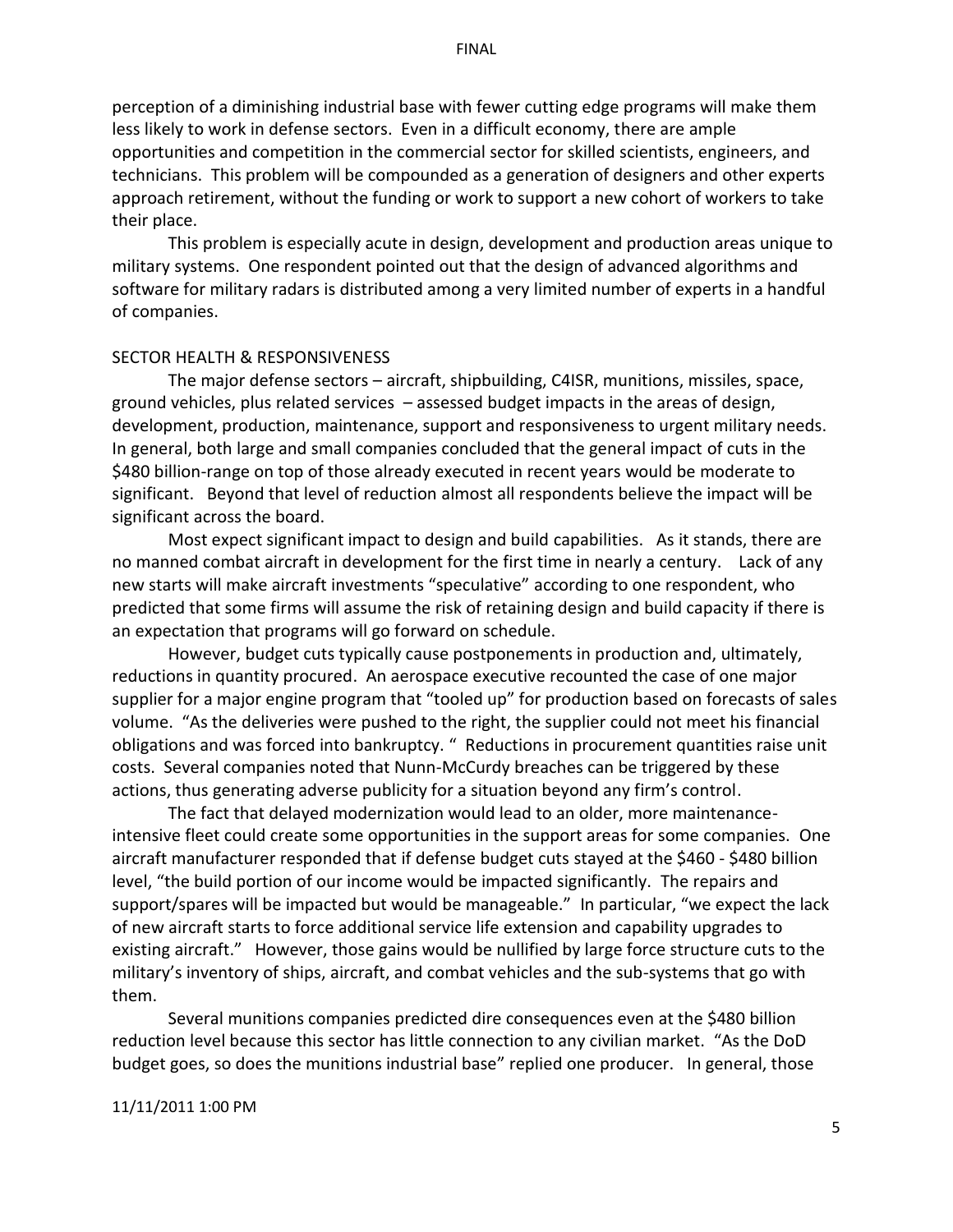companies considered to be at greatest risk are those of moderate or small size and with narrow product and service lines concentrated in the defense sector.

The services sector is already seeing diminishing margins because of DoD's increase of Lowest Price/Technically Acceptable (LPTA) contract awards, even for complex requirements. This "flight to price" rather than "flight to quality," as one respondent characterized it, will require significant process adjustments within the department, as well. Service companies believe that DoD's approach to pricing is at odds with its desire to improve innovation and access the best talent from its service support contractors. As a result of LPTA practices, "we are reevaluating investments in infrastructure and employee development and benefits... [The government seems] to think that the number of [contract employees] in chairs is more important than the quality of the work."

Insofar as budget cuts would delay purchase of new information technology, one services company anticipated that the resulting personnel cuts would have the most impact on the government's "outdated legacy systems that require expensive, but extremely outdated, technical knowledge."

Real concern also exists that the on-going reductions could potentially "hollow out" key capabilities, particularly those needed to support contingencies and sustain technology innovation. According to some respondents, a number of segments of the defense services market (cyber security, IT, equipment maintenance) are expected to stay in high demand for the future and thus will remain relatively stable at the lower end of projected budget cuts.

Both manufacturing and service companies responded that a smaller and less financially healthy defense sector will not have the capacity to surge weapons, equipment, and services to the battlefield in a way that the U.S. military has come to expect and rely on over the past decade.

#### **Mitigating&Measures**

The companies were asked to consider measures that would ameliorate the impact of defense cuts on their ability to stay in the industry and produce the capabilities needed. Reflecting a common sentiment, one respondent said the government should "ensure cuts are moderate in the first three to four years to allow companies to smoothly transition downwardly from DoD programs." However, the historical record of past draw-downs plus the difficulty of achieving prompt savings in other areas strongly suggests that the department's investment accounts will bear the brunt of early cuts, giving companies little time to prepare or respond.

A company representative urged Congress and DoD to "carefully weigh cuts and cancellations to programs that are unique to the military and have no connection to the civilian sector... if cuts at this range are not carefully managed with an eye to the industrial base, critical capabilities and facilities could be lost even at the [\$480 Billion] level of reduction."

An aerospace executive asked that Congress abstain from the recent habit of governing through Continuing Resolutions, which "limit the ability of the government and industry to execute programs and negotiate contracts efficiently, thus raising costs and constricting the critical flow of funding."